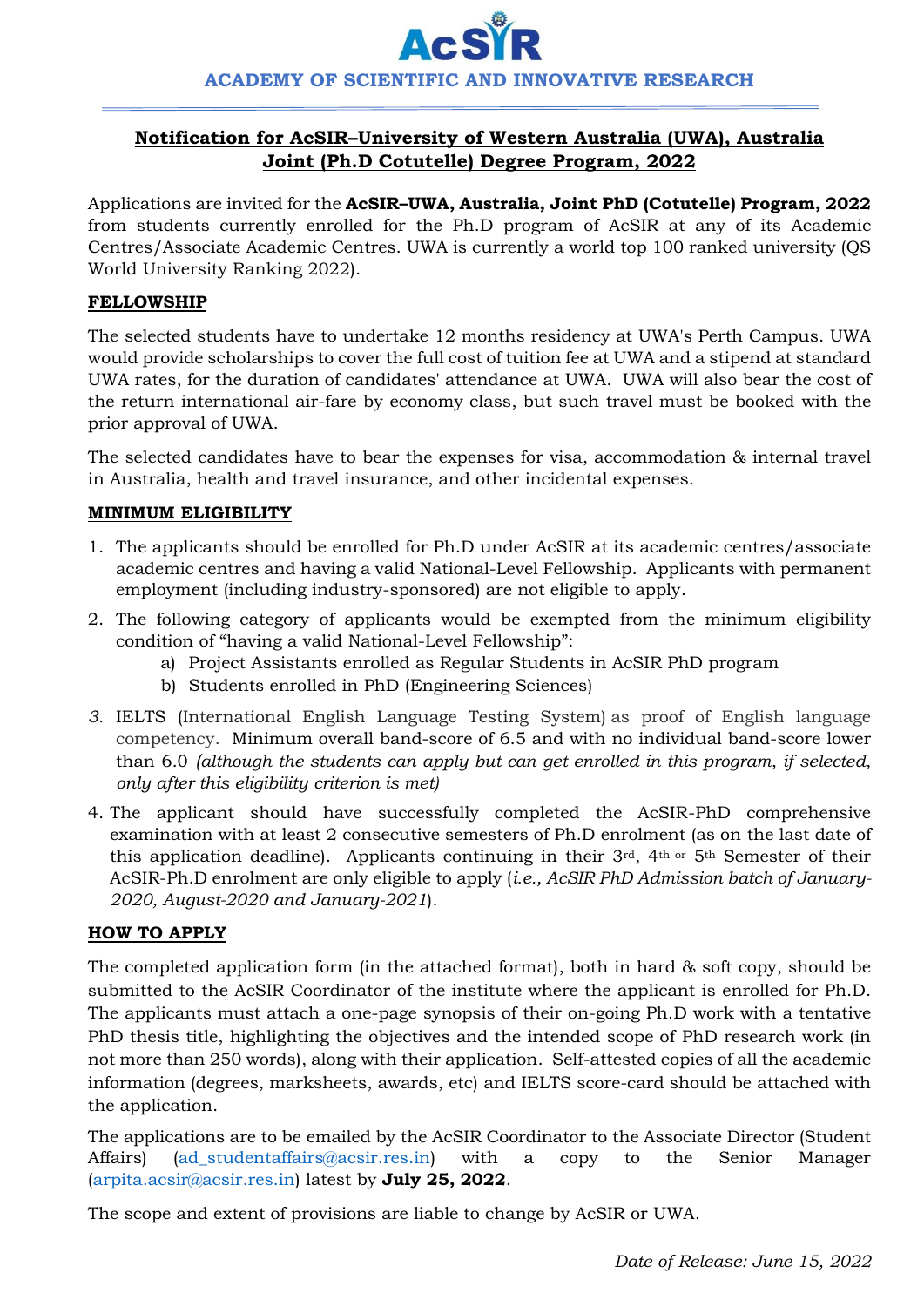### **Important points for the Applicants**

- 1. The joint degree program is open in the faculty/ research areas of Biological Sciences (including agriculture and environment, plant and animal sciences, bio-technology, genome editing etc); Chemical Sciences (including polymers, synthesis and semisynthesis of industrial/commercial/pharmaceutical materials, energy materials etc.); Engineering Sciences (core as well as interdisciplinary); Physical Sciences (including, geology, oceanography and energy materials, atmospheric sciences, etc.) and Mathematics & Information Sciences (including big data analytics, machine learning, artificial intelligence and their applications across disciplines).
- 2. Mere eligibility is does not entitle any applicant for selection in the program.
- 3. Director, AcSIR may relax any condition of eligibility in any special case, based on the merit/research and any relevant inputs of concerned UWA Officials.
- 4. Even if a candidate is selected, the final enrolment under the program would be subject to the concurrence of concerned UWA Officials.
- 5. Candidates enrolled in the program would have to comply by the academic requirements of both UWA as well as AcSIR, as applicable and amended from time-to-time.
- 6. Enrolment in the program would be subject to issuance of the Visa to the student and joining UWA for the pursuance of the program.
- 7. Other standard and extant terms and conditions apply.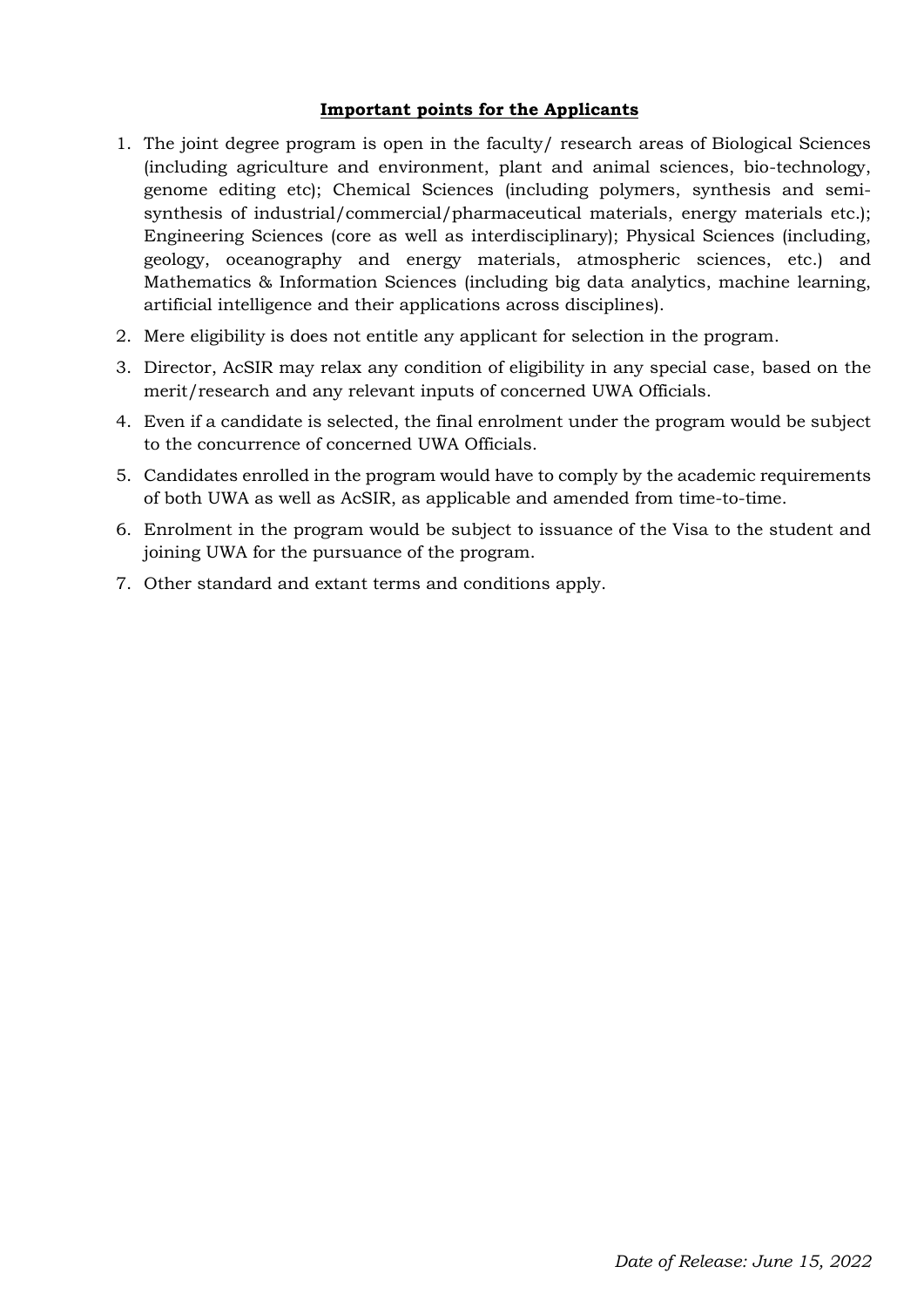

## **APPLICATION FORMAT FOR AcSIR (India) - UWA (Australia) FELLOWSHIP**

- 
- **3. Date of Birth : 4. Age** *(as on 01.01.2022) :*
- **5. Address for Correspondence :**
- **6. Email ID & Mobile No. :**
- **7. AcSIR Academic Centre/Associate Academic Centre :**
- **8. AcSIR Enrolment No :**
- **9. Month & Year of Enrolment for PhD at AcSIR :**
- **10. Research Fellowship availed & its Funding Agency** *(please indicate rank in case of UGC/ CSIR JRF)*
- **11. Faculty of Study of AcSIR, under which enrolled for PhD :** Biological Sciences/Chemical Sciences/Physical Sciences/Engineering Sciences/Mathematical & Information sciences (*Please check one*)

### **12. Details of the AcSIR Ph.D Courses completed :**

| Course '<br>  code | Course Title | Grade obtained | Year of<br>Passing |
|--------------------|--------------|----------------|--------------------|
|                    |              |                |                    |
|                    |              |                |                    |
|                    |              |                |                    |
|                    |              |                |                    |
|                    |              |                |                    |
|                    |              |                |                    |

### **13. Date of the conduct of PhD Comprehensive examination:**

### **14. Tentative Research Title of the Ph.D thesis :**

*Attach one-page synopsis of your Ph.D research work with tentative thesis title, highlighting the objectives and intended scope of research work (not more than 250 words)*

### **15. Educational Background (Bachelor's Degree onwards)**

| -SI<br>No. | Degree | Board/University | % of marks/ Grade | <b>Major Subjects</b> |
|------------|--------|------------------|-------------------|-----------------------|
|            |        |                  |                   |                       |
|            |        |                  |                   |                       |

- **16. SCI Publications, emanating out of your thesis research work, if any** (give complete bibliographic details):
- **17. Awards & achievements** (only academic awards & achievements) **:**
- **18. Whether IELTS Cleared, if yes, then indicate the score :**